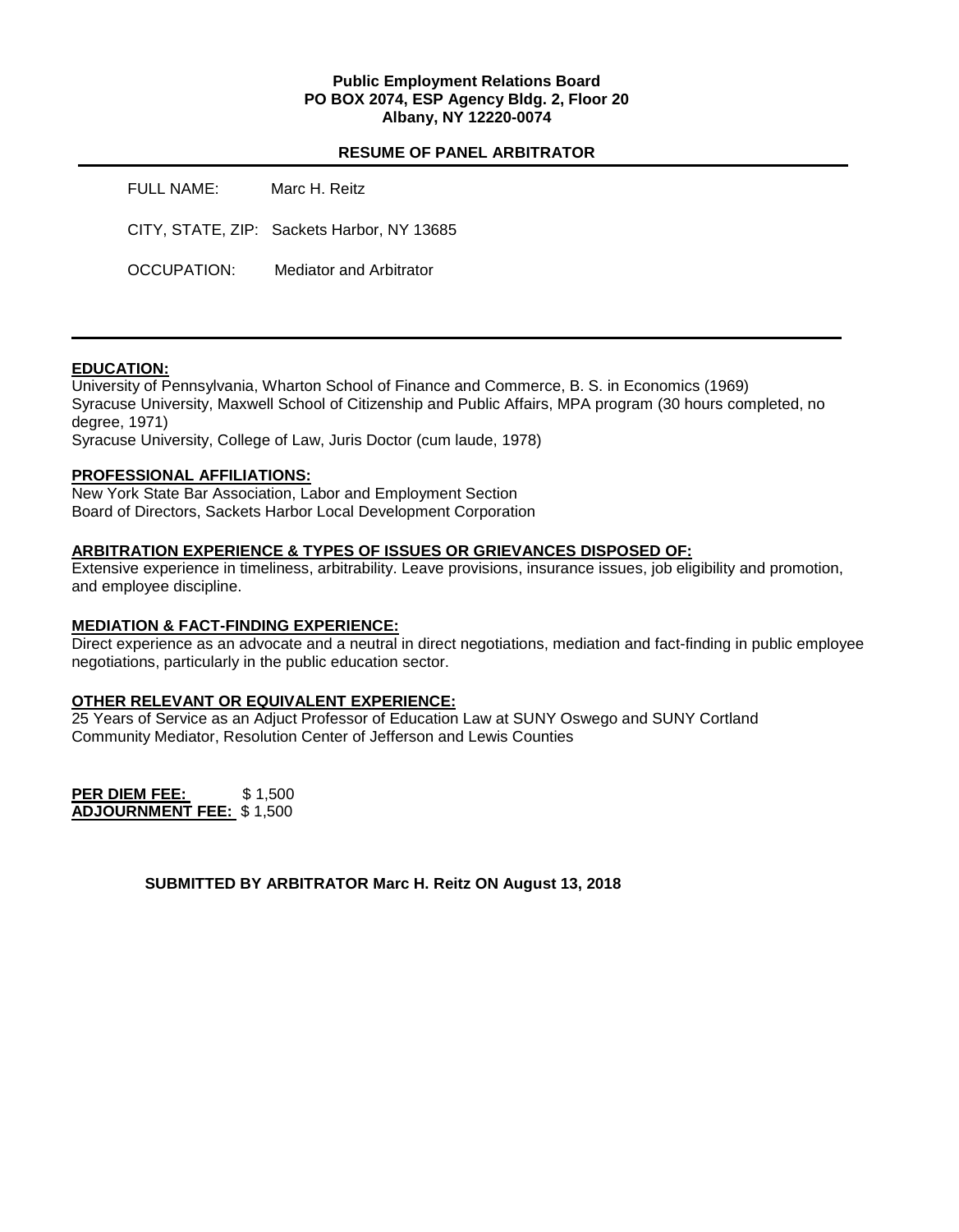### **Public Employment Relations Board PO BOX 2074, ESP Agency Bldg. 2, Floor 20 Albany, NY 12220-0074**

### **BILLING DISCLOSURE STATEMENT**

### ARBITRATOR'S NAME: Marc H. Reitz

The following is a description of my fees and expenses:

### A) HEARING TIME.

- (1) My per diem is \$1,500 for each day or any part thereof spent hearing a case.
- (2) If a hearing day exceeds 7 hours, I charge:

 $\Box$ a second full per diem  $\Box$ a prorated per diem

 $XXX$  no additional charge  $\Box$ other (describe) :

(3) Additional comments:

#### B) STUDY TIME.

- (1) I charge \$1,500 for each day spent in preparation of the opinion and award.
- (2) This charge will be prorated for partial days devoted to such preparation.
- (3) Additional comments:

### C) TRAVEL TIME AND EXPENSES.

(1) When travel time plus hearing time exceeds hours in a calendar day:

XXX Not applicable (no additional charge)

 $\Box$  I charge as follows (describe):

(2) I charge for actual, travel-related expenses incurred in connection with the case XXX YES  $\Box$  NO.

Where appropriate, a mileage charge for auto travel will be billed at:

| XXX Prevailing IRS rate | $\Box$ Other (describe): |
|-------------------------|--------------------------|
|-------------------------|--------------------------|

(3) When the scheduled hearing day(s) requires an overnight stay:

XXX There is no charge, other than for lodging and subsistence.

 $\Box$ I charge as follows (describe):

(4) Additional Comments: